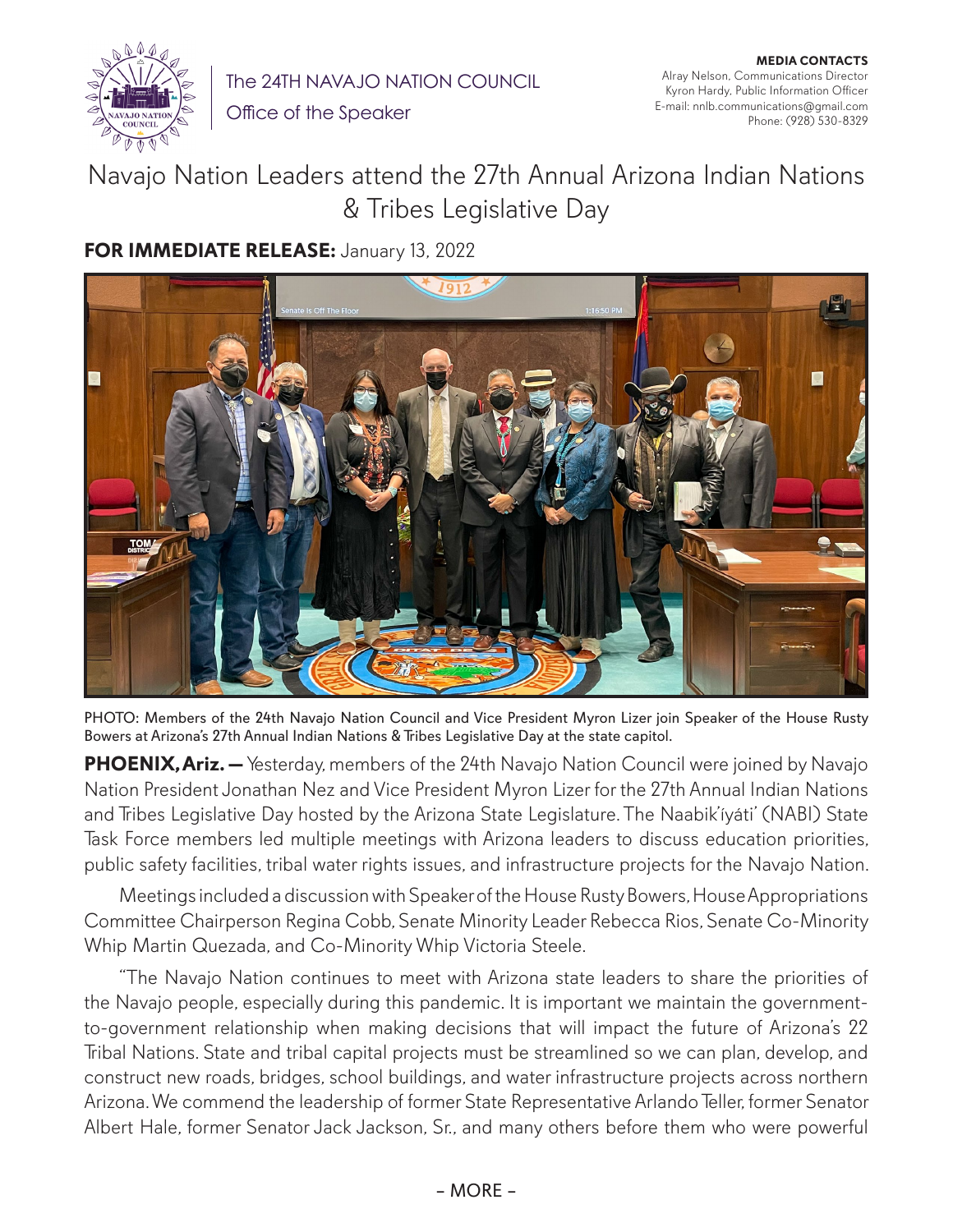voices in the Arizona Legislature," said Council Delegate Carl Slater (Round Rock, Rock Point, Tséch'izí, Lukachukai, Tsaile-Wheatfields).

On Monday, State Senator Theresa Hatathlie (D-Dist. 7) from the Coal Mine Mesa Chapter was officially sworn into office by the Arizona Legislature. She currently serves as the logistics coordinator for the Navajo and Hopi Families COVID-19 Relief Fund and holds a Bachelor of Science in Business Administration from Northern Arizona University.

A personal meeting with newly appointed Senator Hatathlie is scheduled for Thursday, alongside Representative Jasmine Blackwater-Nygren (D-Dist. 7), and Rep. Myron Tsosie (D-Dist. 7).

"Western Navajo Chapters are the tourism and commerce hub of the southwest to the Grand Canyon and we welcome millions of visitors each year to our tribal parks like Canyon De Chelly, Monument Valley, Horseshoe Bend, or Antelope Canyon. It is clear the lack of water resources and infrastructure development in many Navajo rural areas is limiting our ability to support businesses and construct new grocery stores, gas stations, or hotels. The pandemic with the closure of the Navajo Generating Station has hit the Navajo Nation hard economically. To recover, we must prepare for future water shortages and uphold the water rights of the Navajo people. That will allow us to thrive and live," said Council Delegate Paul Begay (Coppermine, K'ai'bii'tó, LeChee, Tonalea/Red Lake, Bodaway/Gap).

In November, President Joe Biden signed a \$1.2 trillion infrastructure bill that will provide around \$8 billion to Arizona to upgrade outdated roads, bridges, transit systems, invest in broadband initiatives, and more. With a projected state surplus for additional funding, the Navajo Nation Council advocated for various infrastructure opportunities available for the largest tribe in Arizona.

 "The improvement of the Highway 60 project is important to Navajo chapters, along with the \$50 million in funding for Smart Highway Corridors that will install over 500 miles of broadband fiber optic cable throughout rural areas of Arizona and tribal communities. The Navajo Nation is known around the world for our culture, language, and beautiful landscapes. Tourism is a key factor to sustaining the Navajo economy, our small businesses, and making sure dollars stay here on the Navajo Nation. We applaud the leadership of State Representative Jasmine Blackwater-Nygren, Representative Myron Tsosie, and Senator Theresa Hatathlie for advocating for our tribal communities as we are working together for the betterment of Arizona," said Council Delegate Vince James (Jeddito, Cornfields, Ganado, Kinłichii', Steamboat).

Meetings with other senior legislative leaders will include Senate Minority Leader Reginald Bolding Jr., Senate President Karen Fann, Senate Majority Whip Sonny Borrelli, and Chairwoman Leah Peterson of the Arizona Corporation Commission on future tribal broadband initiatives.

"Navajo Nation water rights are a top legislative priority as we protect future water resources of the largest Sovereign Nation in the country. With climate change impacting the world, the Navajo people must be prepared so our communities, livestock, and land do not thirst. This includes support for those who fought for us in all foreign wars, we must address the housing crisis affecting our veterans and their families. Many veterans now serve in underfunded law enforcement positions that need resources and new public safety facilities. The Navajo Nation Council will advocate for our Navajo people who need immediate help the most," added Madame Chair Eugenia Charles-Newton (Shiprock).